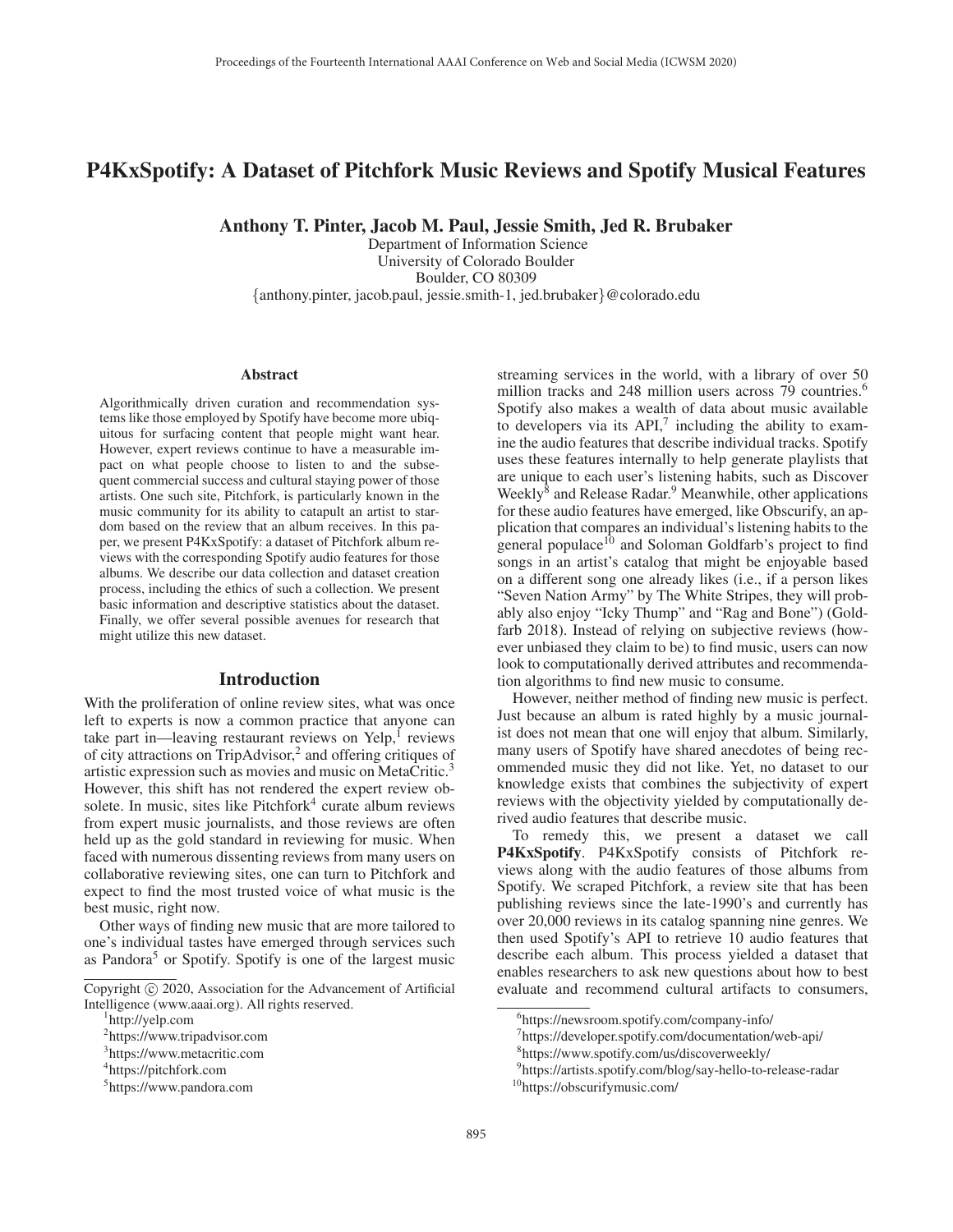among other applications.

The remainder of the paper is structured as follows: we begin by discussing other initiatives aimed at collecting large corpora of review data to better illustrate the novelty and utility of our dataset. Next, we report in-depth on data collection and dataset composition as well as the ethics of the collection process. Then, we describe the dataset, including its schema and basic descriptive statistics. Lastly, we discuss uses for this dataset and offer suggestions for future research utilizing this dataset.

# Existing Datasets of Reviews

As the number of websites that collect and aggregate reviews (expert or user) continues to grow, there have been numerous datasets collected of these reviews and associated metadata. For example, researchers at UCSD led by Jianmo Ni have collected Amazon reviews iteratively over the past 7 years, yielding a dataset of Amazon products that include 233.1 million reviews, product data, and links.<sup>11</sup> Often, these datasets are created with sentiment analysis or other machine learning techniques in mind as seen in the work by Ni, et al. (Ni et al. 2017), Maas, et al. (Maas et al. 2011), and Pang et al. (Pang, Lee, and Vaithyanathan 2002).

Here, we combine subjective measures of quality (reviewer's scores) with objective measures of the artefact being reviewed (computationally derived descriptors of the music)— an approach that has not been used in prior work.

# Data Collection

Our dataset is composed of data from two sources: the review section of Pitchfork's website and the Spotify publicfacing API. We collected this data in a two-step process, first scraping Pitchfork and then using the results of that scrape to pull data from the Spotify API.

### Pitchfork Data Collection

We completed the Pitchfork portion of data collection in three steps. First, we used an implementation of Selenium<sup>12</sup> to scrape the URLs of each album review from the Pitchfork "Reviews" page.<sup>13</sup> Next, we used a second implementation of Selenium along with URLlib.request<sup>14</sup> to open each URL from the previous step and save the raw HTML of the page. Last, we used BeautifulSoup<sup>15</sup> to parse the data of interest from each saved HTML file. Our scrape took place in two parts: the first part occurred in early June 2019, while the second part occurred in early January 2020 to capture the remainder of 2019 in the dataset. In total, these two scrapes yielded 22,060 distinct reviews, the total number of reviews on the Pitchfork website that were published in 2019 or earlier.

#### Spotify Data Collection

We built a Python script that collected data from the Spotify API in three steps: album URI (Uniform Resource Identifier) retrieval, track URI retrieval, and track feature retrieval.

We began by searching for individual albums from the Pitchfork data to obtain album URIs from Spotify. The album name was used as the primary search term from which the API would then return possible matches. Artist name and release year were used as secondary terms to computationally verify which returned search result was the closest match.

The first 25 album results were computationally examined to identify a matching result based on a set of criteria. First, the album name had to be at least 70% similar to the queried album name. We used a Python library called difflib<sup>16</sup> to compute the similarity score between these two values using a native adaptation of the gestalt pattern matching algorithm developed by Ratcliff and Obershelp (Black 2004). If the album names were similar according to the algorithm, we checked for matches between three datapoints: artist name, album name, and release year. If album name and artist name matched, or if album name and release year matched, the album URI was accepted. If only the album name matched, we manually verified the album and included it in the case of a match.

Next, the track URIs for the tracks on the matched albums were retrieved by using the get\_album\_tracks endpoint provided by the Spotify API. The album URI was passed to the API and the track list, which contained the track URIs, was returned. All of the track URIs were stored outside of the original dataset, so that they could be grouped when being passed into the track features API endpoint. The track features endpoint can retrieve track features for up to 100 songs per API call. So, the list of track URIs was split into groups of 100 and then passed to the track features endpoint. These track features were then parsed out of the API response and merged with the track and album URIs to create a tabular track dataset that included every track, its corresponding URIs, and its track features. Any tracks where the track features were unavailable were eliminated from the dataset.

Using the dataset of track features, we calculated the mean value of each audio feature for the album as a whole. Finally, this aggregated dataset was joined to the original dataset of Pitchfork review data to create our final dataset of both the data from Pitchfork as well as the mean Spotify track feature scores for each album.

Our final dataset was comprised of 18,403 entries, representing a loss of 3,657 albums (or 16.6%). This loss was the result of: (1) our decision to skip any album where the artist was "Various Artists" because this was often a source of mismatch between Spotify's naming conventions and Pitchfork's naming conventions (i.e., Spotify would label the album under the "Various Artists" tag, while Pitchfork used a different name); or (2) the album not being present in Spotify's US library.

<sup>11</sup>https://nijianmo.github.io/amazon/index.html

<sup>12</sup>https://selenium.dev

<sup>13</sup>https://pitchfork.com/reviews/albums/

<sup>14</sup>https://docs.python.org/3/library/urllib.request.html

<sup>15</sup>https://beautiful-soup-4.readthedocs.io/en/latest/

<sup>16</sup>https://docs.python.org/3/library/difflib.html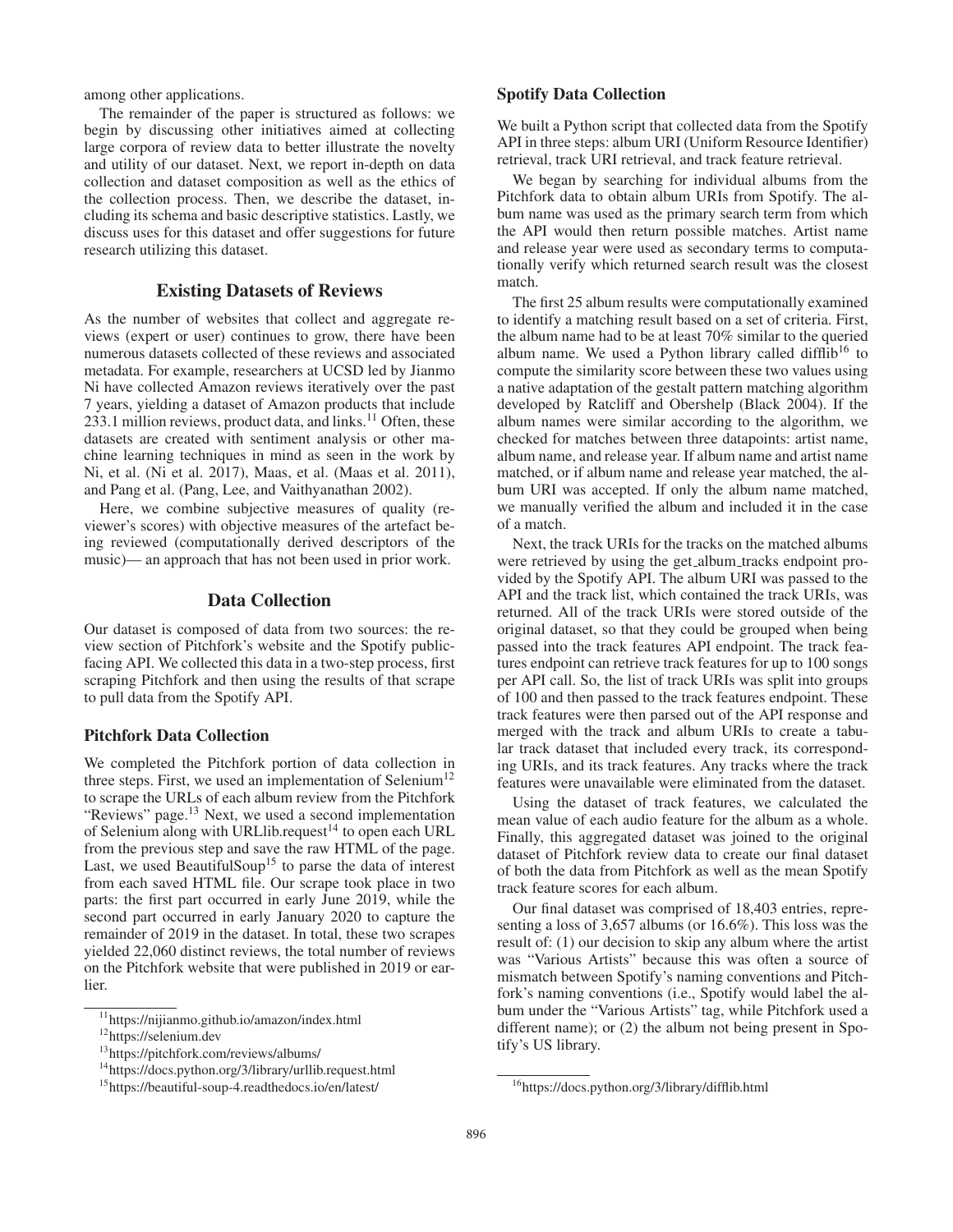#### Ethics of Data Collection

As we constituted our dataset through web scraping and API pulls, we carefully considered the ethical implications of collecting such data. While both Conde Nast<sup>17</sup> (Pitchfork's parent company) and Spotify<sup>18</sup> have provisions in their terms of service and/or user agreement prohibiting scraping, recent work has sought to draw a distinction between violating a service's terms of service from a legal standpoint versus an ethical standpoint (Fiesler, Beard, and Keegan 2020). As suggested by Fiesler et al., limiting data collection solely to instances where terms of service allows it "suggests that violating TOS is (a) inherently unethical; and (b) the only reason that data collection could be unethical.

Instead, Fiesler et al. suggest that the ethicality of creating a dataset should instead be judged using heuristics that align closely with the Belmont Report, which guides human subjects research (Fiesler and Proferes 2018; Vitak, Shilton, and Ashktorab 2016). With this in mind, we argue that the dataset we present here was collected in an ethical manner for the following reasons that are closely tied to the concepts of *beneficence* and *justice* found in the Belmont Report (Office for Human Research Protections 1978):

- We were careful to collect data in a manner that did not put undue load upon a service's servers.
- The data collected from both services is publicly accessible, and consists of public (or semi-public) individuals and groups.
- Constituting the dataset offers unique opportunities not only for a variety of research initiatives (as detailed later in this paper), but also potentially to the two services themselves. For Spotify, it offers an opportunity to understand what albums are not available for US consumption, but are culturally important according to a major review site; for Pitchfork, it offers an opportunity to understand how implicit biases towards certain types of music might manifest in their ratings.

Next, we discuss where to find the dataset and provide basic descriptive statistics and visualizations of the dataset.

#### Dataset Description

In this section, we discuss the publication of the dataset and the scripts used to constitute the dataset, and present basic descriptive statistics for key columns of the dataset.

### Publication of Dataset and Supplementary Material

The P4KxSpotify dataset is published on Zenodo at https://zenodo.org/record/3603330#.XheASC3MzOQ and can be referenced with the DOI 10.5281/zenodo.3603330. All other supporting material, including the scripts used to constitute the dataset, raw HTML, and album art, can be found at https://github.com/cuinfoscience/objectivelyreviewed. The code used for basic descriptive statistics



18https://developer.spotify.com/terms/#iv



Figure 1: Score distribution of album reviews in the dataset.



Figure 2: Genre counts of albums in the dataset.



Figure 3: Count of albums reviewed by the year of release.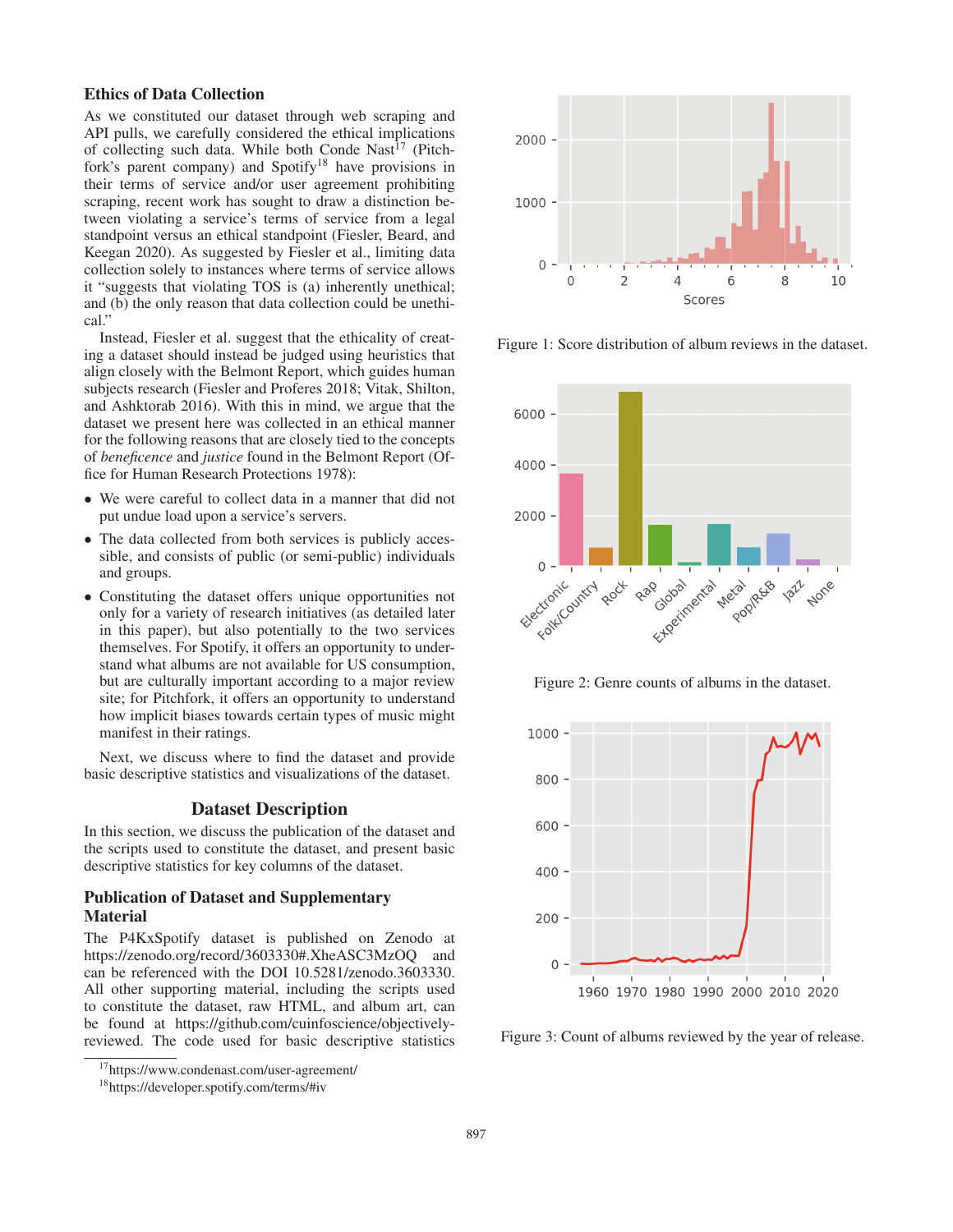| Table 1: P4KxSpotify dataset column names and descriptions |                                                                                                            |
|------------------------------------------------------------|------------------------------------------------------------------------------------------------------------|
| <b>Column Name</b>                                         | <b>Column Description</b>                                                                                  |
| artist                                                     | The name of the artist who created the album being reviewed.                                               |
| album                                                      | The name of the album being reviewed.                                                                      |
| recordlabel                                                | The name of the record label(s) who published the album.                                                   |
| releaseyear                                                | The year that the album was released.                                                                      |
| score                                                      | The score given to the album by the reviewer on a scale of 0.0 to 10.0.                                    |
| reviewauthor                                               | The name of the author who reviewed the album.                                                             |
| genre                                                      | The genre assigned to the album by Pitchfork.                                                              |
| reviewdate                                                 | The date that the review was published.                                                                    |
| key                                                        | The estimated overall musical key of the track. Integers map to pitches using standard Pitch Class         |
|                                                            | notation (e.g., $0 = C$ , $2 = D$ , and so on).                                                            |
| acousticness                                               | A confidence measure from 0.0 to 1.0 of whether an album is acoustic. 1.0 represents high confidence       |
|                                                            | that the album is acoustic.                                                                                |
| danceability                                               | How suitable an album is for dancing based on a combination of musical elements including tempo,           |
|                                                            | rhythm stability, beat strength, and overall regularity. A value of 1.0 is most danceable.                 |
| energy                                                     | A perceptual measure of intensity and activity, from 0.0 to 1.0, where 1.0 represents high energy. Metal   |
|                                                            | is often high energy.                                                                                      |
| instrumentalness                                           | Predicts whether an album contains no vocals, from 0.0 to 1.0. The closer to 1.0, the                      |
|                                                            | more likely the album contains no vocals.                                                                  |
| liveness                                                   | Detects the presence of an audience, from 0.0 to 1.0. Scores greater than 0.8 indicate a strong likelihood |
|                                                            | the album is live.                                                                                         |
| loudness                                                   | The overall loudness of the album in decibels (dB).                                                        |
| speechiness                                                | Measures the presence of spoken words in an album on a scale from 0.0 to 1.0. Scores higher than 0.66      |
|                                                            | indicate an album made entirely of spoken words, while scores below 0.33 indicate music and other          |
|                                                            | non-speech-like elements.                                                                                  |
| valence                                                    | A measure from 0.0 to 1.0 describing the musical positiveness conveyed by an album, where values           |
|                                                            | closer to 1.0 indicate more positive sounds.                                                               |
| tempo                                                      | The overall estimated tempo of an album in beats per minute (BPM).                                         |

below was written in Python 3 in a Jupyter Notebook and can be found in the same GitHub repository.

The dataset is released under the *Creative Commons -* Attribution - 4.0 International (CC-NY 4.0) license.<sup>19</sup> The code used to constitute the dataset is released under the GNU General Public License version 3.<sup>20</sup>

# Basic Descriptive Statistics

The P4KxSpotify dataset consists of 18,403 records described by 18 columns. The dataset covers a period of publication from 1957 through the end of 2019. In Table 1, we present the columns with a brief description of what each column represents. The Pitchfork descriptions are intuited from a standard review page; Spotify metrics are described in the API documentation.<sup>21</sup> Next, we present basic statistics, and visualizations when appropriate, for key columns in the dataset, including score, genre, reviewauthor, and releaseyear from Pitchfork, and the ten audio features retrieved for each album from the Spotify API.

Score Pitchfork reviews are scored on a quantitative scale from 0.0 to 10.0, where 10.0 is the highest attainable score. In Figure 1, we present a distribution of scores of the 18,403 reviews captured in our dataset. The average review received a score of 7.03 with a standard deviation of 1.25.

Genre Pitchfork categorizes the albums it reviews into nine distinct genres. Albums can receive more than one genre designation, however, in this dataset, we only included the primary (i.e., first listed) genre for each album. We present a distribution of the genres in Figure 2.

There are 11 albums whose genres are categorized as 'None' in the dataset. These album reviews were all published in the second half of 2019 and did not include a genre category on the review page on Pitchfork at the time of scraping.

Review Author There are 564 review authors represented in the dataset. The review author column contains the name of the author responsible for each review, which becomes part of that author's unique URL on Pitchfork's site. The average reviewer has 32.63 reviews, with a standard deviation of 77.3 reviews. The reviewer with the greatest number of reviews in the dataset is Ian Cohen, with 749 reviews. There are 45 authors with more than 100 reviews in the dataset; these authors' reviews constitute 10,720 of the 18,403 reviews in the dataset, or 58.2% of the total number of reviews. In Figure 4 we present a distribution of the count of reviews.

Release Year In Figure 3, we present the number of albums reviewed by the year of publication (i.e., when the album was originally released). Pitchfork began reviewing al-

<sup>19</sup>http://creativecommons.org/licenses/by/4.0/

<sup>20</sup>https://www.gnu.org/licenses/gpl-3.0.en.html

<sup>21</sup>https://developer.spotify.com/documentation/web-

api/reference/tracks/get-audio-features/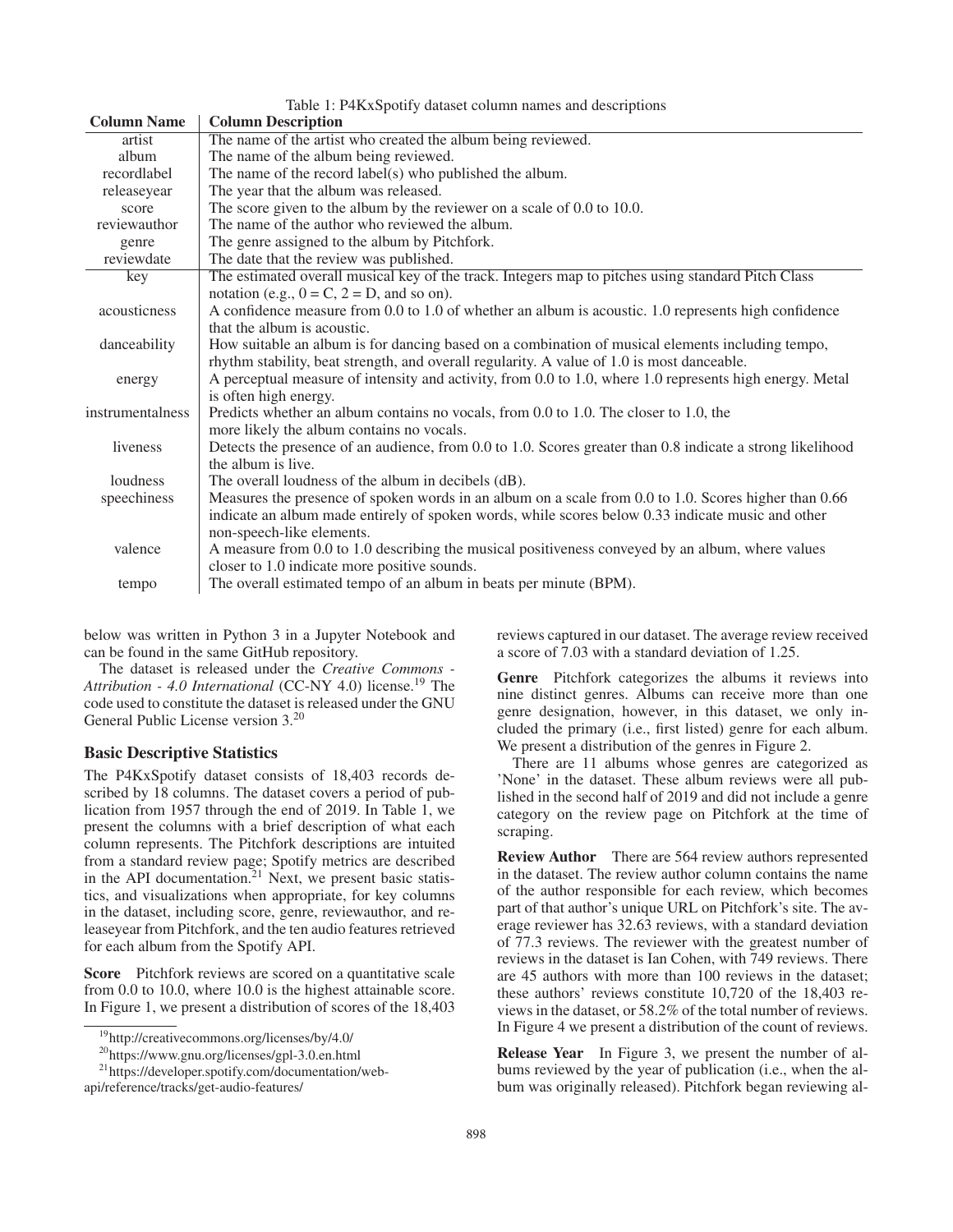

Figure 4: Distribution of the number of authors by reviews represented in the dataset.

bums in 1999, but the earliest review in this dataset is from April 1, 2002 because of the record loss described in our description of data collection. The earliest reviewed album by album publication date is 1957, likely from a series of retrospective album reviews, which Pitchfork generally runs on Sundays.

Audio Features In Figure 5, we present visualizations for comparison to the published Spotify visualizations for the same features in the Spotify API documentation.<sup>22</sup> The visualizations of the P4KxSpotify dataset closely mirror those present in the Spotify API documentation.

In the next section, we discuss potential use cases for this dataset.

# Research Opportunities

The P4KxSpotify dataset combines data from computational sources and data from subjective sources into one dataset. Thus, it might be useful to researchers focused on using one form of data to improve the other (i.e., using subjective data to better contextualize computational data, or using computational data to better categorize subjective data). In this section, we offer three such possibilities for research that this dataset might be used in. This section is not meant to be an exhaustive list of the possible uses for the dataset; instead, it is meant to illustrate a variety of uses that this dataset might have to a wide range of researchers and applications.

### Investigating Bias in Reviews

Pitchfork as a journalistic review entity has been subject to numerous accusations of bias in their reviews. With their tagline, "The Most Trusted Voice in Music," and an observable effect on the commercial success of an album based on the score given in reviewing that album, Pitchfork's reviews have a significant cultural and economic impact on how listeners might perceive released music.

Bloggers and other non-scholarly sources have attempted to identify bias in Pitchfork's reviews (e.g., (Pounds 2011)). The most recent attempt at this was Grantham's 2015 analysis of individual author trends on Pitchfork, where he grouped reviewers into two categories based on review data – conservative (averaging 6.0-6.5 scores) and liberal (averaging 7.0-7.5 scores) (Grantham 2015). Grantham's analysis demonstrates that reviewers have scoring tendencies, which in turn can have significant impact for artists. Others have also taken this issue up, with Briskin finding that score was less important than receiving one of Pitchfork's coveted accolades (Briskin 2014).

Research focused on reviewing practices in other contexts has found that bias does exist and has enumerated factors that contribute to that bias (e.g., (Sorensen 2007; Eliashberg and Shugan 1997; Basuroy, Chatterjee, and Ravid 2003)). Our dataset offers the opportunity to evaluate Pitchfork's reviews in a more systematic way that would contribute to the body of research concerned with bias in reviews. Our methodology reported here also offers a guide for composing datasets from other review sites that could ultimately yield an understanding of how bias appears in reviews.

### Applications in Recommendation Systems

As online services provide access to ever-larger music collections, music recommendations have become increasingly important. Music recommender systems are needed, not only for song recommendation but also for playlist generation and Music Information Retrieval (MIR) (Downie 2003). The three main techniques used for music recommendation are content-, metadata-, and hybrid-based models (Ricci 2012; Barrington, Oda, and Lanckriet 2009). Content-based models consider the musical properties of songs when creating recommendations. However, contentbased music recommendations are often inaccurate due to the assumption that a user's favorite pieces are acoustically similar, which is not always true (Wang and Wang 2014). In contrast, metadata-based models consider non-musical data

<sup>22</sup>https://developer.spotify.com/documentation/webapi/reference/tracks/get-audio-features/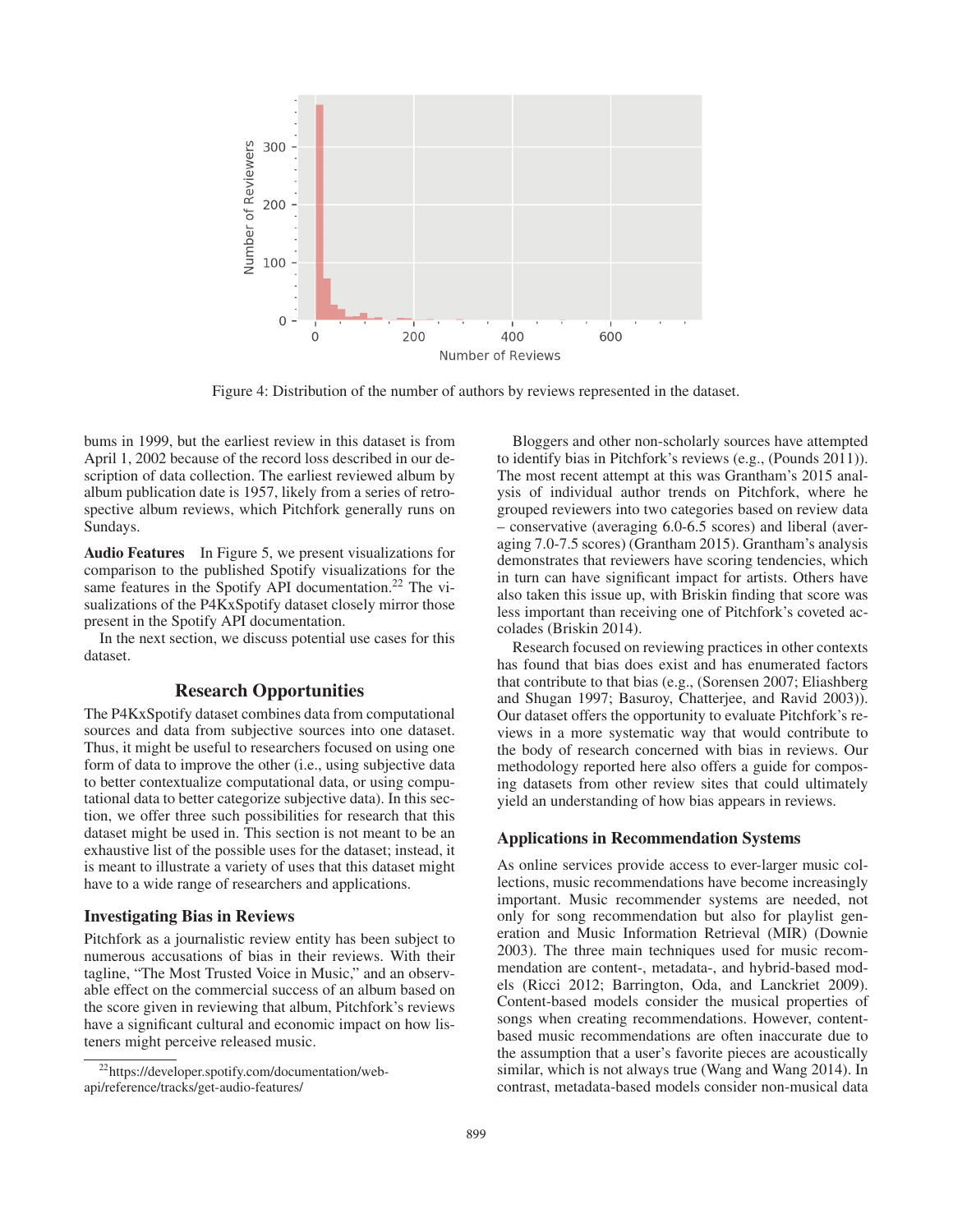

Figure 5: Audio feature distributions of the albums in the dataset.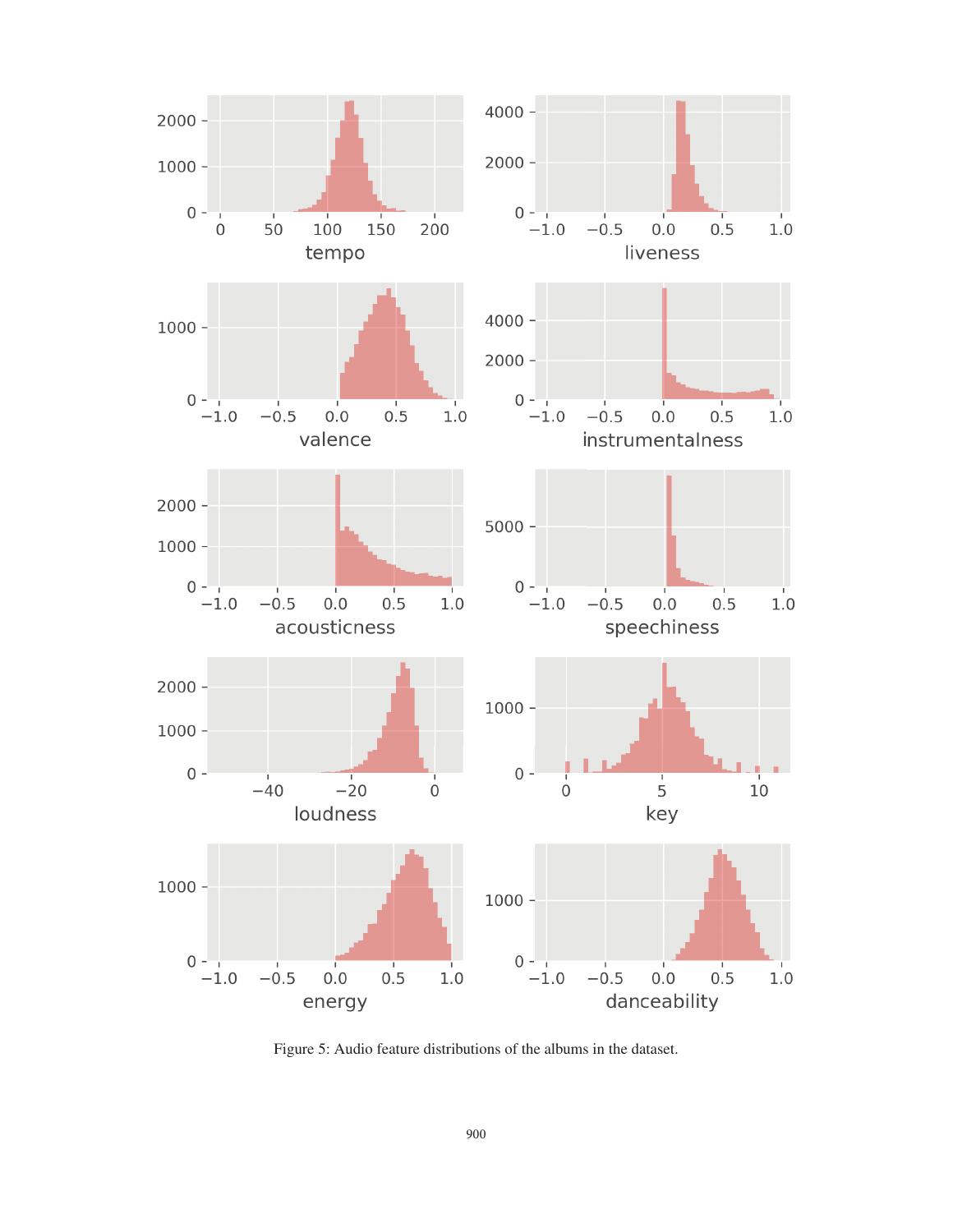from songs such as artist name and genre. These include collaborative-based models, which consider how other users have rated pieces when creating recommendations (Yoshii et al. 2008). However, collaborative-based models can become problematic when rating data is not available for a song, and when there is not enough diversity or overlap in reviewer profiles because individual viewpoints can dominant the model. Finally, hybrid-based models for music recommendations have overcome some of these prior obstacles by unifying collaborative and content-based data, ultimately creating more accurate recommendations (Yoshii et al. 2008).

The P4KxSpotify dataset could serve as a valuable tool for training and evaluating music recommender systems, as it provides a strong set of item content features that can be utilized for all of the models previously mentioned with minimal adjustment.

For content-based models, the musical features of songs aggregated from Spotify (such as danceability, energy, or key) could improve the accuracy of these types of models. Additionally, while the set of reviewer profiles from Pitchfork is not large enough to train a standalone collaborativebased model, the addition of this information to a contentbased model built around audio features could be a useful way of contextualizing the recommendations.

For metadata-based models, the information gleaned from the Pitchfork side of the dataset could be useful for making high-level recommendations to users (e.g., "You liked this album; so did reviewer Ian Cohen. Here a few other albums he really liked").

Finally, all of the dataset's features in combination with another source of large-scale reviewer profile information can be utilized to research more accurate hybrid-based models, such as probabilistic generative systems that have historically needed more sources of aggregated data for song ratings, content, and metadata.

### Applications in Computational Musicology

Within the field of computational musicology, we see two clear applications in which our dataset might be useful.

First, one area of scholarship within computational musicology is concerned with understanding how music has changed over time. To accomplish this, researchers have examined how musical features have changed longitudinally, finding that generations tend to favor the genres of their respective youths (Smith 1994) and that popular music changes in rapid bursts (Mauch et al. 2015). Popular streaming services have also contributed to this, with projects such as Pandora's Music Genome Project<sup>23</sup> attempting to categorize music computationally. Our dataset contains 10 common musical features that are used to describe the music for albums that are considered to be culturally important in the United States, and spans a timeframe of over 60 years. Thus, our dataset might be useful to researchers interested in examining how popular music has changed from the mid-20th century to now.

Second, there is research in computational musicology focused on how to use musical features in conjunction with machine learning techniques such as neural networks to generate novel music using computers (e.g., (Hadjeres, Pachet, and Nielsen 2017; Boulanger-Lewandowski, Bengio, and Vincent 2012)). Again, our database comprises over 18,000 records, making it a useful data source for research focused on this particular application of machine learning methodologies.

#### **Conclusion**

In this paper, we presented our novel dataset P4KxSpotify. Our dataset consists of the review data for music albums from Pitchfork and the musical attributes from the albums from Spotify's public API. We described the process for comprising this dataset from two sources (Pitchfork and Spotify), which might offer a replicable methodology for creating useful datasets in other contexts. Then, we presented basic descriptive statistics of our dataset. Finally, we offered several possible applications across different research contexts to highlight our dataset's potential usefulness to a variety of research endeavors, such as recommendation systems or in the field of computational musicology.

### Acknowledgements

The authors wish to thank Tom Mullen of Washed Up Emo for inspiring this work with his Instagram post critiquing Pitchfork,<sup>24</sup> Kyle Gach for sharing Soloman Goldfarb's blog post with us, Brianna Dym for her feedback on an early draft, Casey Fiesler for her suggestions regarding the ethics of collecting data, and all of the musicians listened to while creating this dataset and writing this paper.

### References

Barrington, L.; Oda, R.; and Lanckriet, G. R. 2009. Smarter than Genius? Human evaluation of music recommender systems. In *Proceedings of the 10th International Society for Music Information Retrieval Conference*, 357–362. ISMIR.

Basuroy, S.; Chatterjee, S.; and Ravid, S. A. 2003. How critical are critical reviews? The box office effects of film critics, star power, and budgets. *Journal of Marketing* 67(4):103– 117.

Black, P. E. 2004. Ratcliff/Obershelp pattern recognition. *Dictionary of Algorithms and Data Structures* 17.

Boulanger-Lewandowski, N.; Bengio, Y.; and Vincent, P. 2012. Modeling temporal dependencies in high-dimensional sequences: Application to polyphonic music generation and transcription. In *Proceedings of the 29th International Conference on International Conference on Machine Learning*, 1881–1888. ACM.

Briskin, M. B. 2014. Quantifying the "Pitchfork Effect". https://blogs.brown.edu/econ-1400-s01/files/2015/ 01/ECON1400 MichaelBriskin.pdf.

<sup>23</sup>https://www.pandora.com/about/mgp

<sup>24</sup>https://www.instagram.com/p/BMAbBslAHgx/